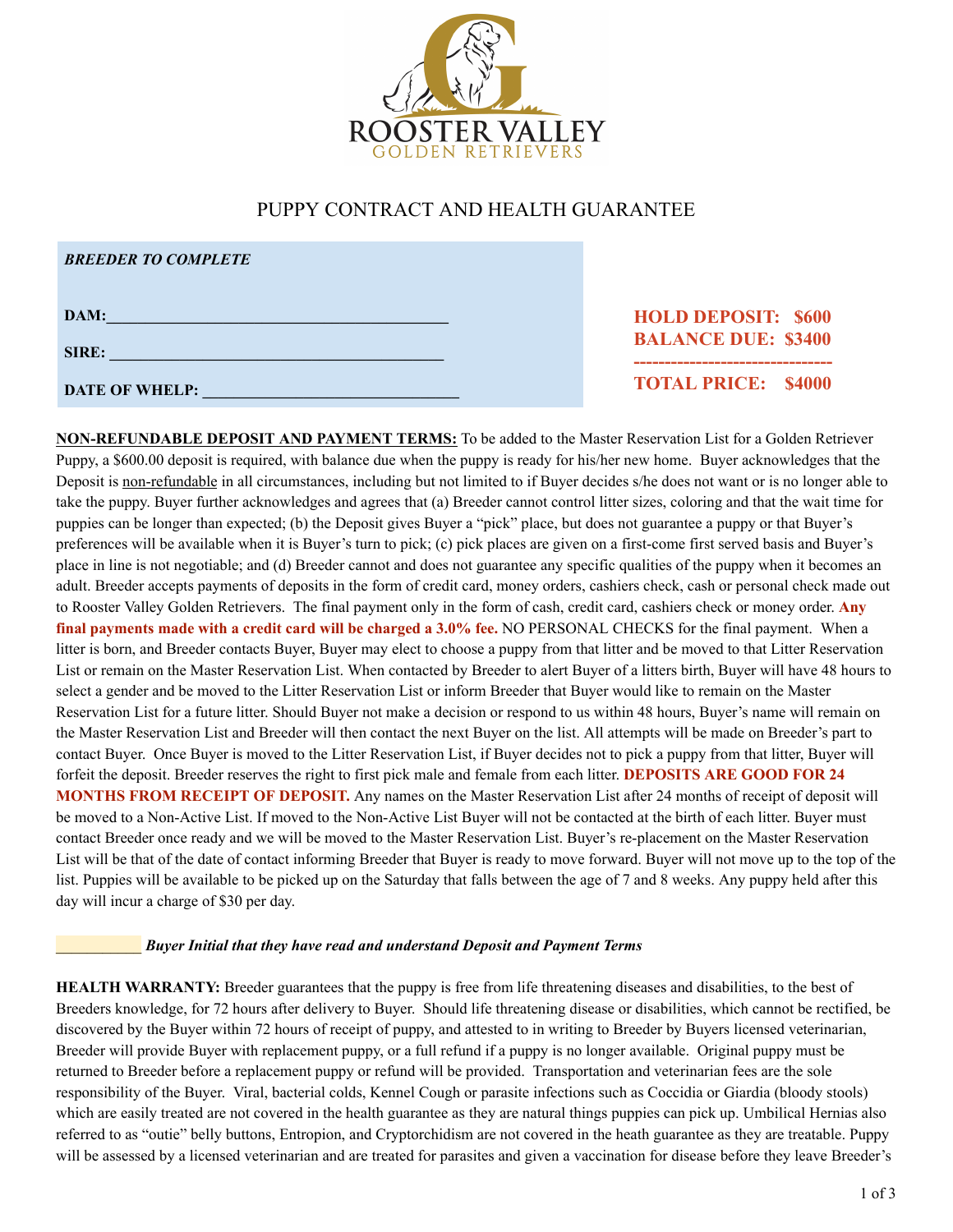

home. Prior to pickup, Buyer will be made aware of any health issues that are present. Breeder will not cover the treatment cost for them. Breeder guarantees the puppy for two years from date of birth to be free from hip and elbow dysplasia, with the following exceptions: Puppy is NOT to undergo spay/neutering until AFTER 12 months of age, a certification of spay/neuter will be required. If the puppy should be diagnosed with hip or elbow dysplasia within the first 24 months of life, written test results from a certified radiologist is required for a replacement puppy or monetary refund. Breeder also reserves the right to have their veterinarian view the records and perform their own radiologic examination. Transportation and veterinarian fees are the sole responsibility of Buyer, except in the case where Breeder elects to have their own Veterinarian complete a 2nd opinion. In this case Breeder will pay for the 2nd opinion radiology costs, however Buyer is responsible for transportation to Breeder's veterinarian. Breeder will guarantee puppy for an additional year on hips and elbows if said puppy is kept on a daily program of both NuVet Plus and NuJoint Plus Supplements (www.nuvet.com/18696) for the first three years. The puppy must not be spayed/neutered prior to 12 months of age for this 3 year guarantee as stated in above paragraph. A spay/neuter certificate would be required. The certification of spay/neuter would also be required to verify the procedure was done after 12 months of age. This extends the hip and elbow guarantee to three years from the date of birth.

### \_\_\_\_\_\_\_*Buyer Initial that they have read and understand Health Warranty*

**GENERAL TERMS:** The puppy will have been given all age appropriate shots, and deworming by the Breeder. Buyer agrees to immunize the puppy against diseases after they receive the puppy. Breeder will not be responsible for diseases contracted as a result of not immunizing the puppy with all veterinarian recommended vaccinations. Breeder recommends that Buyer purchase Pet Insurance the day puppy is brought home to help with any veterinary fees that the Buyer may incur. Buyer understands that any unforeseen circumstances can occur and veterinarian fees can be costly. Breeder will not pay for any veterinary fees, with the exception of what is covered in above "Health Warranty" section.

Buyer agrees to take on the responsibility of training the puppy. It is natural for a Golden Retriever puppy to bark, chew, bite, play, dig, jump and need to be potty trained. It is the buyer's responsibility to train and teach him how to act and to give them gentle consequences. Breeder is not a certified professional trainer. Buyer will receive a helpful book to assist Buyer with training puppy by the Breeder. For the most enjoyable experience with your new companion, Breeder strongly recommends that every puppy have professional obedience training. Breeder does not guarantee the temperament of puppy.

Buyer may return the dog to Breeder at any time during its lifetime. A complete vaccination record, health history and behavioral information must be provided. Buyer will not be refunded any money nor will another puppy be sold to them. Breeder may re-sale the puppy after Buyer has returned it and Buyer will receive no monetary return from the sale.

Breeder will provide Limited AKC Registration to Buyer. Buyer agrees that they will not breed the puppy and that Buyer will spay/neuter the puppy. Male pups must not be neutered before 12 months of age and must be done before 24 months of age. Female pups should be spayed *after* their first heat cycle and before 24 months of age. Buyer will provide Breeder with proof of spay/neuter. Breeder will provide Buyer with all medical information that has been provided for the puppy.

## \_\_\_\_\_\_\_\_\_\_*Buyer Initial that they have read and understand puppy is NOT to be used to breed*

This deposit holds a puppy from the litter of your choosing. Deposits are Non-Refundable. Breeder does not guarantee puppy timing availability, puppy gender or puppy coloring. Breeder understands that everyone has a particular color/gender that they would prefer but guaranteeing a certain color/gender is not possible. Timing for bringing a puppy home can be estimated however cannot be guaranteed. When a litter is born Breeder will contact Buyers, in order of deposit received. At that point Breeder asks that you specify what gender from the litter or that Buyer would prefer to transfer to the next litter. Deposits can be transferred to future litters for up